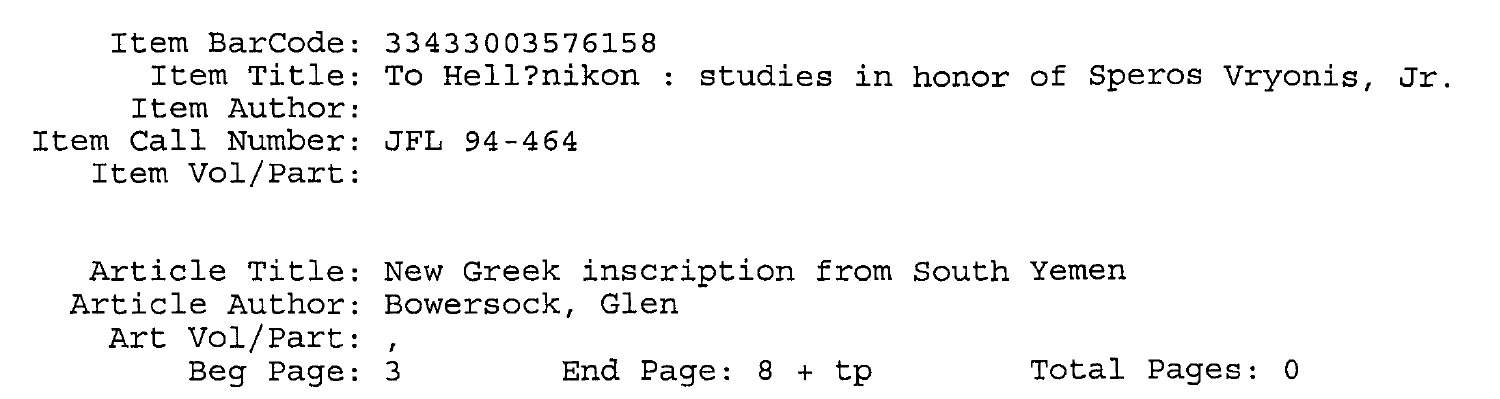## The New Greek Inscription from South Yemen\*

G. W. Bowersock Institute for Advanced Study, Princeton

In 1988 the Soviet-Yemeni archaeological expedition to the port city<br>Iof Qana on the coast of the Hadramawt uncovered a building complex, for which a graffito on plaster suggested a sacral character. The text is in Greek. It may well be the southernmost Greek inscription ever found. Its importance for the history of South Arabia in the early Byzantine period is considerable, if not quite in the way that the authors of the editio princeps imagined. The distinguished epigraphist Yuri Vinogradov first published the text with Russian commentary in the Vestnik drevnei istorii (=VDI) of 1989, together with a valuable archaeological commentary by A. V. Sedov on the building complex.<sup>1</sup> Both Vinogradov and Sedov have summarized their findings in an English-language survey published in 1992 in Arabian Archaeology and Epigraphy.<sup>2</sup>

The text, as constituted by Vinogradov, runs as follows:

[Εί]ς θεός ό βοαθόν (sic) Κοσ[μα] [Κ]αι ο άγιος τόπος του ----- $\sigma$  |  $\sigma$  |  $\sigma$  |  $\sigma$  |  $\sigma$  |  $\sigma$  |  $\sigma$  |  $\sigma$  |  $\sigma$  |  $\sigma$  |  $\sigma$  |  $\sigma$  |  $\sigma$  |  $\sigma$  |  $\sigma$  |  $\sigma$  |  $\sigma$  |  $\sigma$  |  $\sigma$  |  $\sigma$  |  $\sigma$  |  $\sigma$  |  $\sigma$  |  $\sigma$  |  $\sigma$  |  $\sigma$  |  $\sigma$  |  $\sigma$  |  $\sigma$  |  $\sigma$  |  $\sigma$  |  $\sigma$  $[\pi]$ λοτά ή ναί (sic), απάγητ [αι ----] 5 [ἔ]ργα καὶ||.... Μ -- -- -- -- -- --

Vinogradov translates this tentatively in the following way: "Almighty, helping Kosmas (?), and this Holy place is . . . let my caravan be kept safe . . . let it (the sea?) be safe for a ship, let him lead (?) . . . the matters and . . . "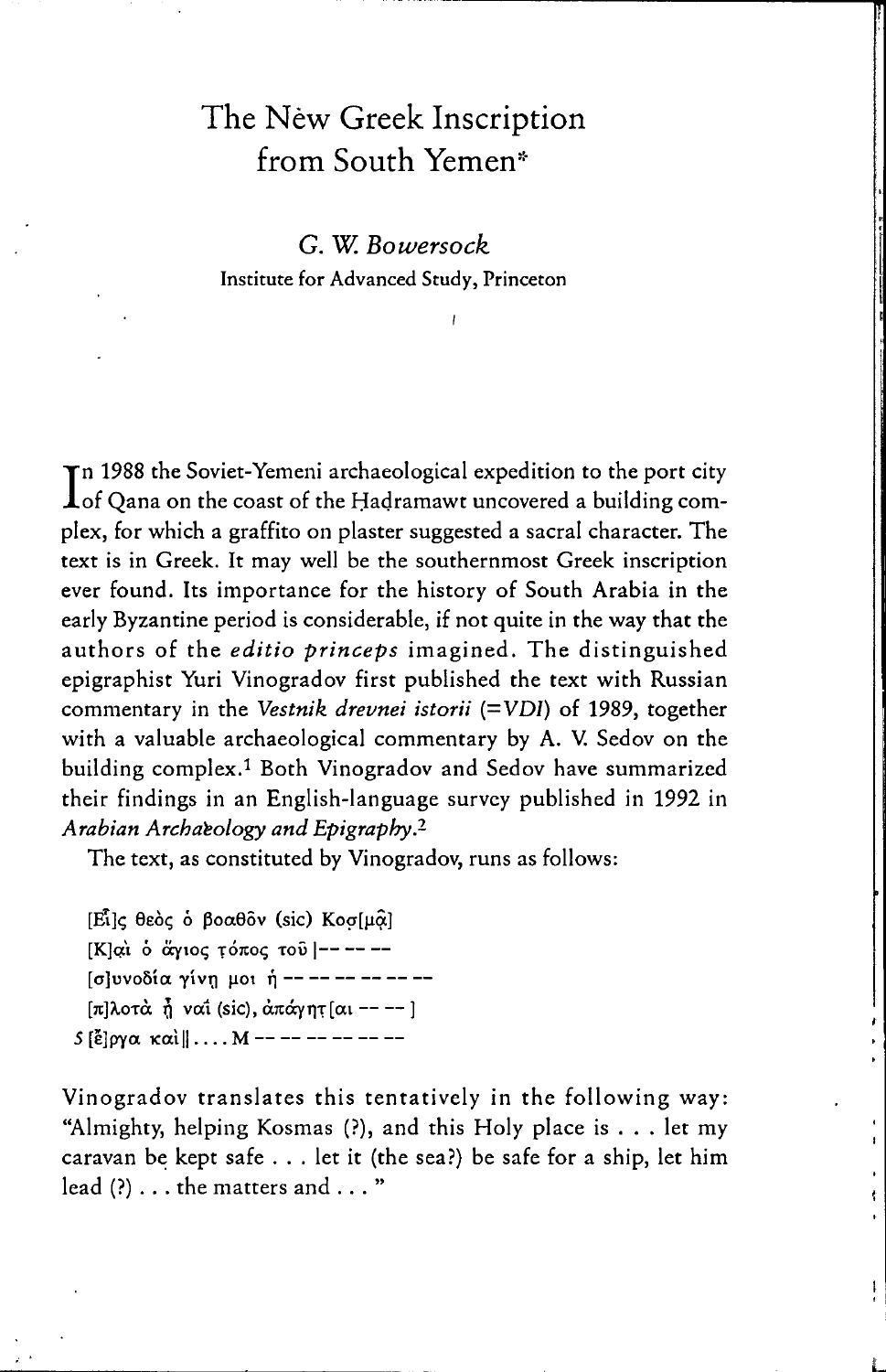## 4 G. W. *Bowersock*

The inscription is plausibly ascribed to the second half of the fourth century A.D. (although it could be a little later), largely on the basis of the dating of the building complex as argued by Sedov. The letter-forms are utterly inconclusive but would certainly be consistent with this dating. Vinogradov, in the two publications of the text, concludes that this is a Christian document although it bears no Christian symbols, and he suggest that it "gives rise to a number of questions connected with land- and sea-trade in the region as weil as with the spread of Christianity to South Arabia."

The second half of the third line and all of the fourth are exceedingly difficult to read. Vinogradov's text cannot yet be judged definitive, and his constitution of line four seems influenced by his interpretation of line three. But lines one and two are clear as far as they go, and  $\lceil \sigma \rceil$  volia in line three seems beyond question. The secure bases for interpreting this document thus lie in the significant phrases [εἶ]ς θεὸς ὁ βοαθδν (representing βοηθῶν, but at this date not to be corrected- $-\omega$  and o sounded the same), and  $\delta$   $\alpha$ ytoc  $\tau$ ó $\pi$ oc. The former phase is weil attested in Christian epigraphy, and Vinogradov documented it in the VDI with a few appropriate examples. But he was evidently unacquainted with the mass of material gathered by Erik Peterson in his still important study Είς Θεός: *Epigraphische*, *formgeschichtliche und religionsgeschichtliche Untersuchungen*  (Göttingen, 1926). There he would have observed a substantial chapter (pp. 276-99) on "Die jüdische Ableitung der Eig Osóg - Formel." This topic becomes pertinent to the new Yemeni inscription when one considers the implication of the expression  $\delta$   $\alpha$  $\gamma$ toc;

In his VDI publication Vinogradov provided only four examples of  $\dot{\alpha}$   $\ddot{\alpha}$ γιος τόπος in Christian texts.<sup>3</sup> All are relatively late (mid-5th century or beyond), and all are mosaic texts. In a footnote toward the end of his commentary Vinogradov alluded to the famous Stobi synagogue inscription as providing one instance of  $\alpha_{\gamma}$ toc;  $\alpha_{\gamma}$  relation to a synagogue: Могу указать лишь один случай употребления άγιος τόπος по отношению к синагоге - в надписи конца III века н.э. из Стоб в Македонии. $4$ 

Yet, as Lifshitz remarked in 1967, άγιος τόπος was "la désignation courante de Ia synagogue."5 Examples abound:6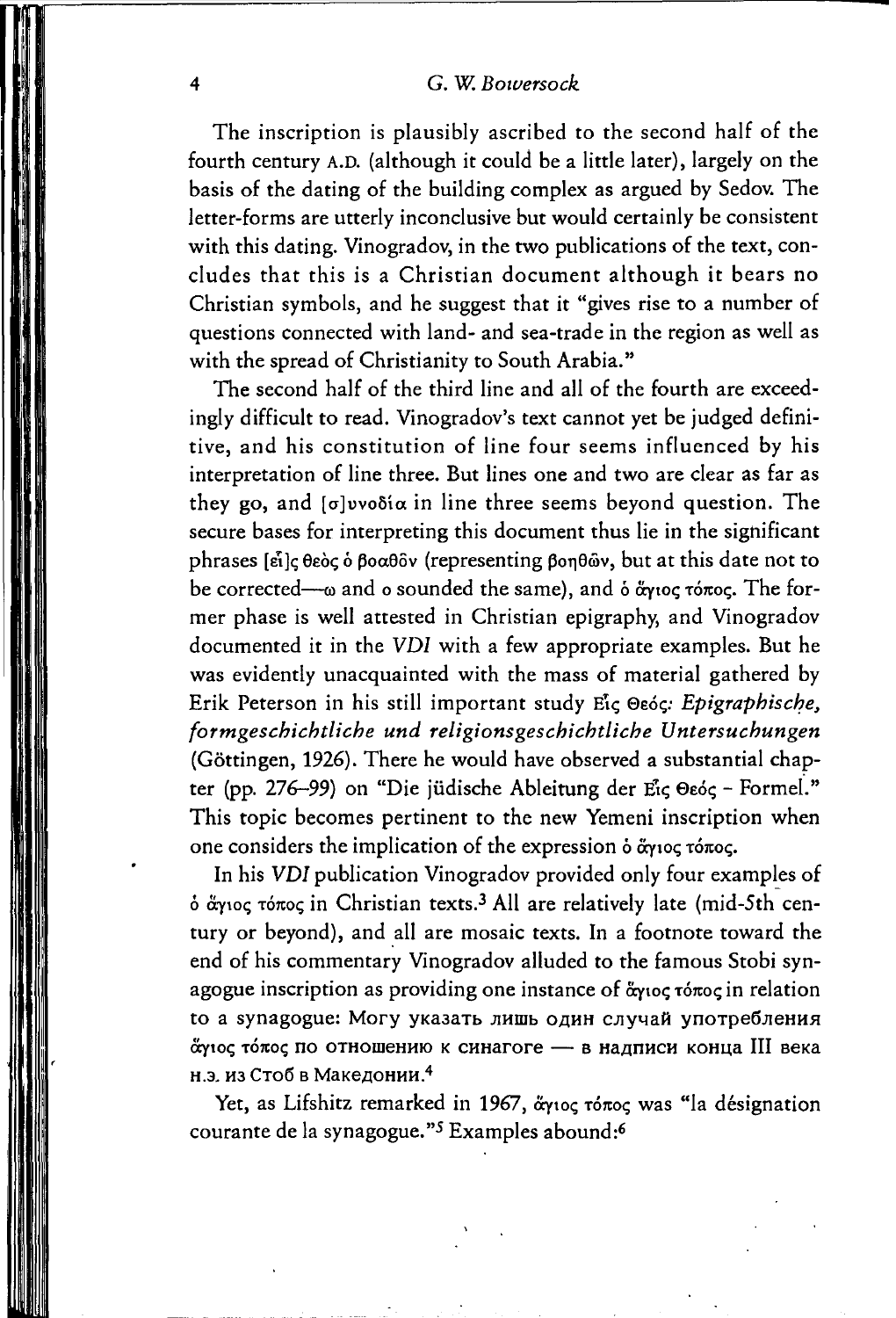τῶ ἀγίω τόπω Stobi (L no. 10) τοῦ ἀγίου τόπου Gaza (L no. 72, F 966)  $[\tau]$ ω άγιωτ(άτω) τόπω Gaza (L no. 73a, F 867) άγιο[τάτω] τόπω Gerasa (L no. 78) τώ άγ[ίω τόπω] Egypt (L no. 88, F 1435) τώ άγίω [τόπω] Egypt (L no. 89, F 1436) τώ άγίω τό[πω] Egypt (L no. 90, F 1437).<sup>7</sup>

This designation for a synagogue matches the Aramaie *'trh qdysh* in the three (probably four) inscriptions of Noarah (F 1199, 1203, 1204, and, with restoration, 1205). lt is already apparent in the Greek of 2 Maccabees 1:29, 2:18, and 8:17.

Such compelling testimony for  $\delta$  *a*ytoc  $\tau$ <sub>o</sub> $\sigma$ cocin a Jewish context means that Peterson's review of the "jüdische Ableitung" of the expression είς θεός must be taken seriously here. In the last decade a particularly striking instance of the phrase θεὸς βοηθός has turned up in a major Jewish inscription at Aphrodisias in Caria.<sup>8</sup> This large text contains lists of names of Jews, proselytes, and friends of Jews. Although the precise role of these persons is still unclear, they would appear to be donors or supporters of some building (the Aphrodisias synagogue perhaps) or enterprise (an eleemosynary project, as proposed in the original publication). The whole phrase  $E_1$ <sup>c</sup>  $\theta$ εός ώ Boειθῶν (not to be corrected, as in Lifshitz, to *b* βoειθῶν) appears in a Jewish inscription of Dmeir in Syria from the fifth or sixth century.9

The weight of probability shifts, therefore, from a Christian to a Jewish context for the new Yemeni text. Even the word συνοδία, undoubtedly a correct word for a caravan, must be reconsidered in this new context. An inscription from Nysa in the Maeander Valley records the construction of a synagogue (οίκοδομήσας τὸν τόπον) for the Jewish community ( $\tau$  $\hat{\omega}$   $\lambda \alpha \hat{\omega}$ ) and for the religious association ( $\tau$  $\hat{\eta}$   $\sigma$ vvó $\delta \omega$ , "thiase" in Lifshitz) presided over by Dositheus, son of Theogenes.<sup>10</sup> The use of  $\sigma$ υνοδία, as opposed to  $\sigma$ ύνοδος, with reference to a religious association poses no problem since the word  $\sigma$ uvo $\delta$ ia is well attested as a designation for such groups: for example, Basil, in J.- P. Migne, Patrologia Graeca (=PG) 31, 876 B (Ascet. 1.3), *npoofficet* ... τώ προεστώτι... ύποχείριον είναι την συνοδίαν, and other Christian examples in Lampe, *A Patristic Greek Lexicon* s.v.; also PG 40, 1224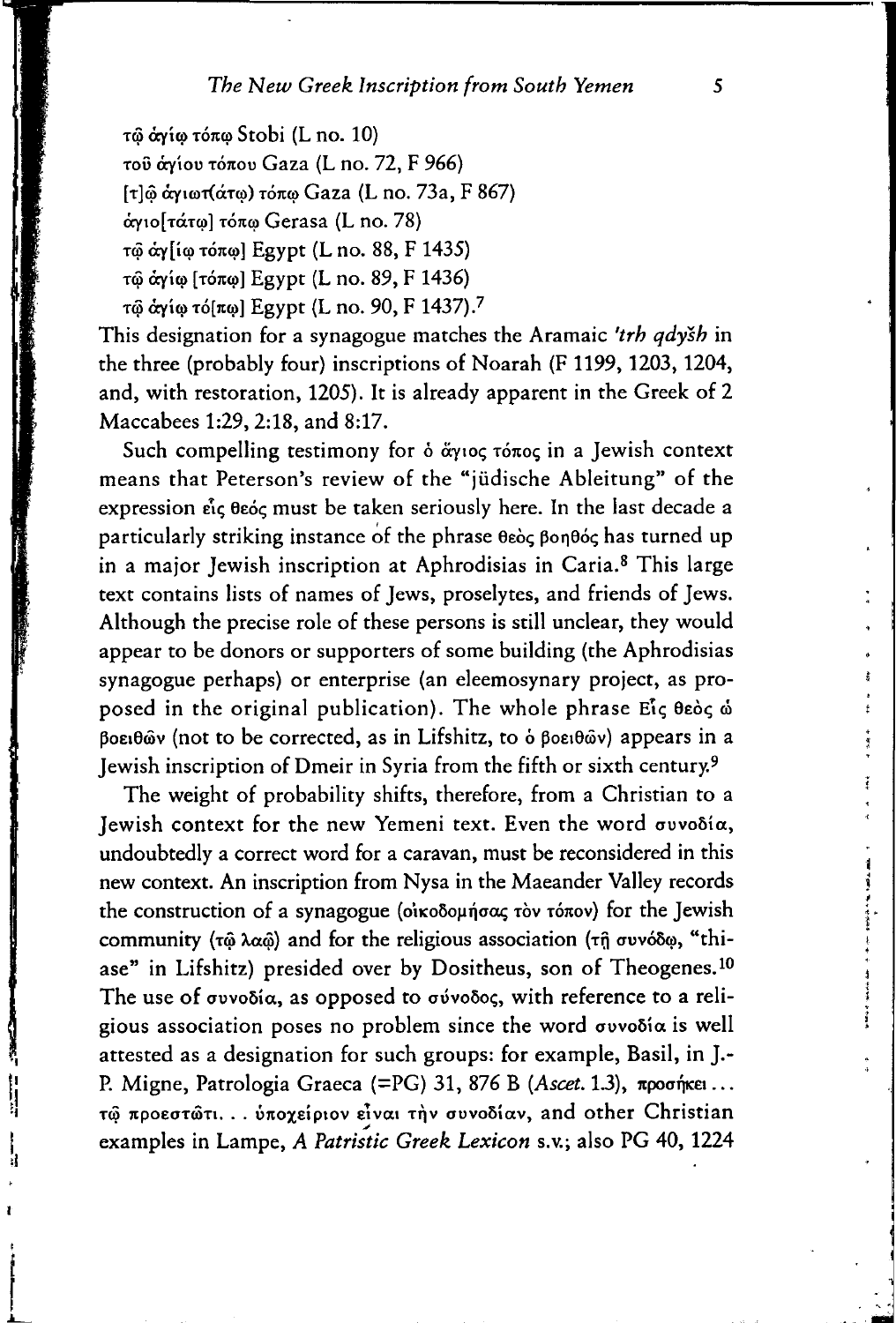(Evagrius of Scitis), εν κοινοβίοις ή συνοδίαις. For Jewish θιασείται at Tanaïs, see the group of inscriptions in Corpus Inscriptionum Regni Bosporani 1261-75, with the comments in J. and L. Robert, Bulletin épigraphique 1959.274.

More important, obviously, would be the significance of a group of Jews at Qana in the second half of the fourth century. As it happens, the history of the Hadramawt at this time provides a far better background for the Jewish interpretation of the new Greek text than for the Christian one. After the termination of the Christian Ethiopian occupation of the region no later than 378, the new local king (of what is often called the second Himyarite dynasty), Abkarib As'ad, is said by the Arabic sources to have converted to Judaism.<sup>11</sup> Subsequently the region was viewed in Byzantium as a Jewish kingdom. The Arab historian Mas'ûdî reports a revealing comment from the emperor at Byzantium to a petitioner from Yemen:

أنتم يهود والحبشة نصارى وليس في الديانة أن ننصر المخالف على الموافق

"You are Jews, and the Ethiopians are Christians. It is not possible in our religion to help the opponents against those who believe as we do." The date of this response seems to be in the sixth century, but the episode recounted here may reflect diplomacy in the fourth.<sup>12</sup> In any case, the Byzantine view of Yemen as a Jewish kingdom is important.

According to Philostorgius, there was already a noticeable Jewish community in the Hadramawt at the time of the visit of the Christian missionary Theophilus of India: p. 34, line 8, ή δε των Ιουδαίων οικεία επίνοια before a lacuna, but cf. p. 34, lines 27 - 28 (Martyrdom of Arethas, derived from Philostorgius): των 'Ιουδαίων άνθισταμένων και αναπειθόντων τον βάρβαρον μή προχείρως ούτω ξένον είς την πολιτείαν εισδέξασθαι μηδέ περί τα θεία νεωτερίζειν.<sup>13</sup> This community was presumably the one that Abkarib As'ad joined. His act had manifestly political consequences in representing a repudiation of the ousted Ethiopian overlords. Irfan Shahîd has identified with characteristic elegance "a competition between the two religions of the Old and the New Testaments which might be described as 'the struggle for Arabia.' "He goes on to observe: "The south was naturally more dis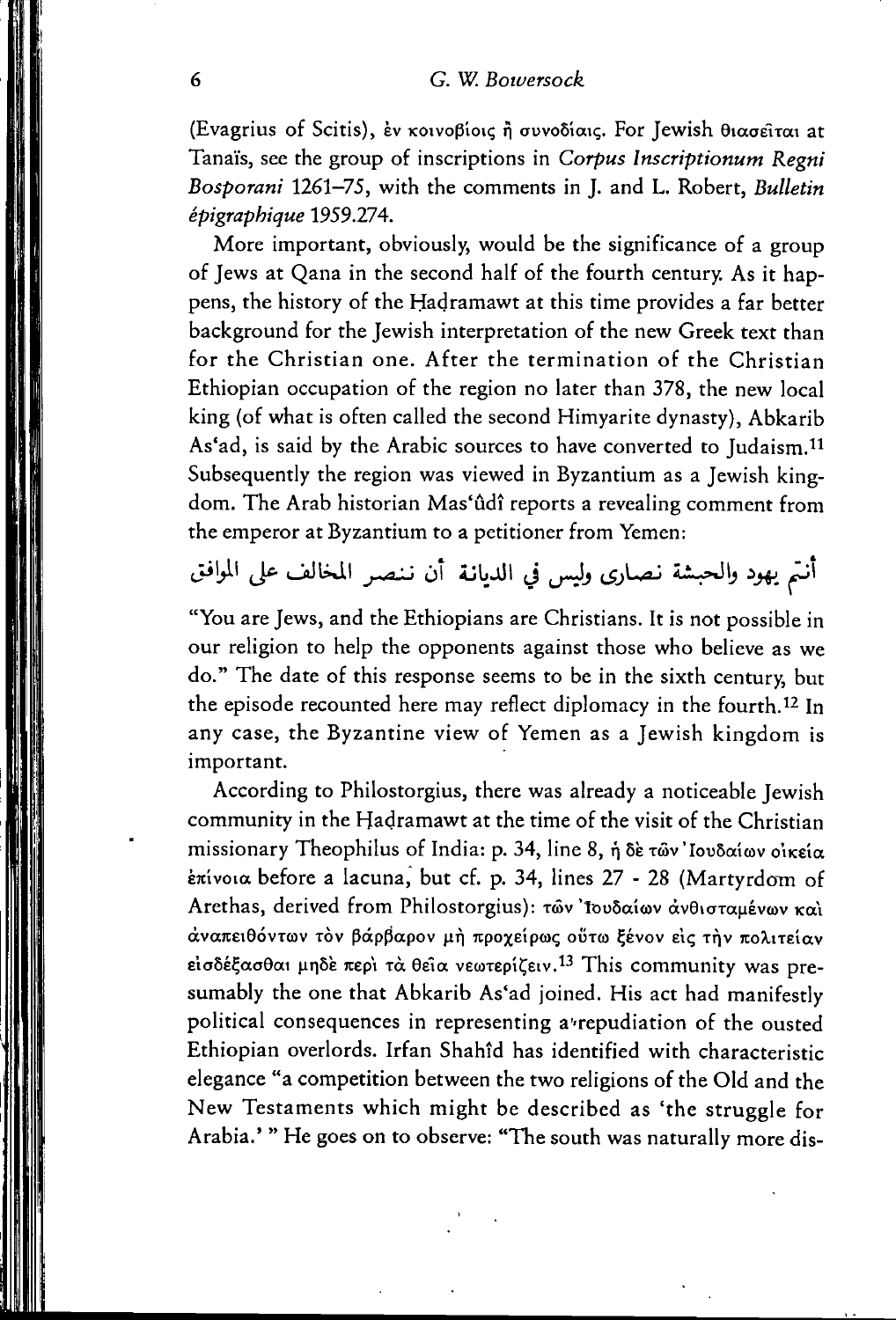posed toward Judaism, since Christianity was associated with its two traditional enemies, Byzantium and Ethiopia."14

The monotheism proclaimed in the remarkable Greek text from Qana, on the southern coast of the Arabian peninsula, admirably illustrates Shahîd's generalization and fits well into the Arabic tradition concerning the later Himyarite kingdom. We should not fail to notice the continued use of the Greek language among persons of non-Hellenie origin in a place so far removed from the Greek world. Greek is seen once again as the *lingua franca* of alien cultures and religions.15

As for the building complex in which this inscription was found, it is impossible to say whether part of it was used as a synagogue. A vestibule at the entrance is suggestive. In view of the range of designs in diaspora synagogues, the possibility exists, pending further excavation. But one thing can be said with certainty: the plan published by Sedov in the VDI shows that the building complex bears no resemblance whatcver to a Christian church or chapel.

## **NOTES**

\*This article is affered to Speros Vryonis with profound respect and affection.

1. Y. Vinogradov and A. V. Sedov, Греческая надпись из южной ApaBHH, *Vestnik drevnei istorii* (1989) 2, 162-69 (hereafter *VDJ).* 

2. Sedov, with appendix by Vinogradov, "New Archaeological and Epigraphical Material from Qana (South Arabia)," *Arabian Archaeology*  and *Epigraphy* 3 (1992), 110-37.

3. Rhodes: *Archaiologikon deltion* 26 (1971), *Chron.* li, 553 (a Christian basilica), known to Vinogradov from J. and L. Robert, *Bulletin epigraphique* 1977.322 (where the page reference to the *Chron.* appears erroneously as 582); Commagene: *Supplementum Epigraphicum Graecum,*  ed. P. Roussel et al. (Leiden, 1923-), 28.1324 (dated 447); 'Ammân in Jordan: ibid., 34.1516 (second half of the 6th century).

4. VDI, 166, n. 26 .

 $\frac{4}{3}$